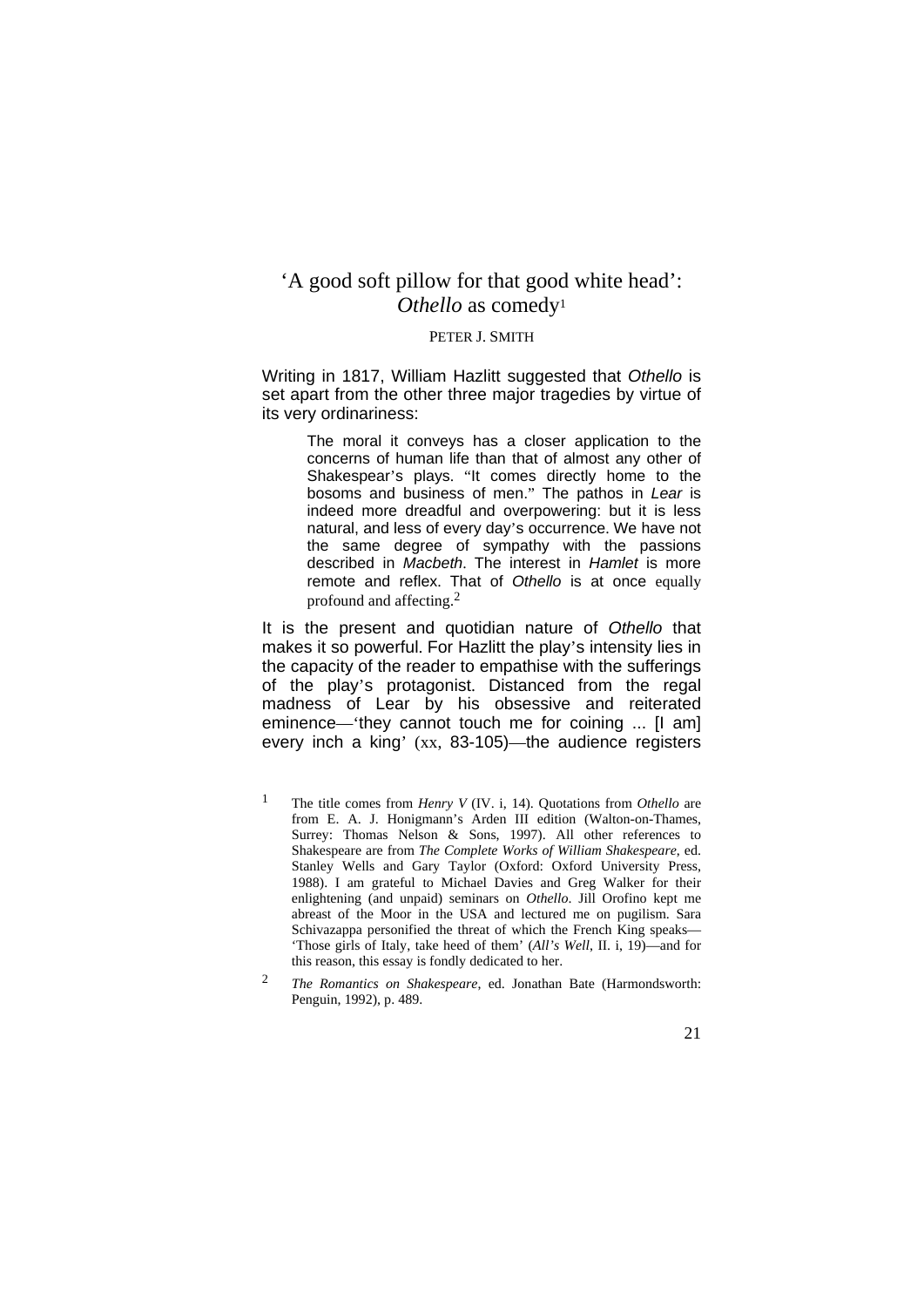his insanity less as a portrait of senile infirmity than an elemental image of the apocalypse: 'Is this the promised end?', asks Kent (xxiv, 259).<sup>3</sup> Similarly the historically isolated brutalism—not to mention the strange, folkloric supernaturalism—of ancient Scotland, insulates the audience from the tragic vision of *Macbeth*. Finally *Hamlet*'s ponderous psychology (what Hazlitt means by 'reflex') renders its hero's pensive interiority too 'remote' for audience pity. The play's challenges are intellectually and philosophically rarefied; it is, therefore, unrivalled but, by the same token, inaccessible.

*Othello*, on the other hand, is a play striking in its everydayness; as Barbara Everett points out, '*Othello* is Shakespeare's only tragedy set entirely in the present.' <sup>4</sup> The play is contemporary in time, space and occurrence: it is merely about infidelity (or rather suspected infidelity), about jealousy, about petty rivalry (one soldier is promoted over the head of another), and about the ubiquity and tyranny of desire. *Othello*, for Hazlitt, is steeped in the problems of 'every day's occurrence', set amid the commonplace, the customary and the plain, what Wordsworth refers to as 'earth's diurnal course'.<sup>5</sup> *Othello*'s ordinariness is a feature of the play remarked upon by successive generations of critics. A. C. Bradley called it 'a drama of modern life' and, like Hazlitt, he singled out the play as being less tragically transcendental than the others:

*Othello* is less unlike a story of private life than any other of the great tragedies. ... The characters come close to

- 3 These quotations are from *The History of King Lear* rather than *The Tragedy*. Wells prints both.
- 4 Barbara Everett, *Young Hamlet: Essays on Shakespeare's Tragedies* (Oxford: Oxford University Press, 1989), p. 40.
- 5 William Wordsworth, 'A slumber did my spirit seal', *Lyrical Ballads and Other Poems, 1797-1800*, ed. James Butler and Karen Green (Ithaca and London: Cornell University Press, 1992), p. 164.
- 22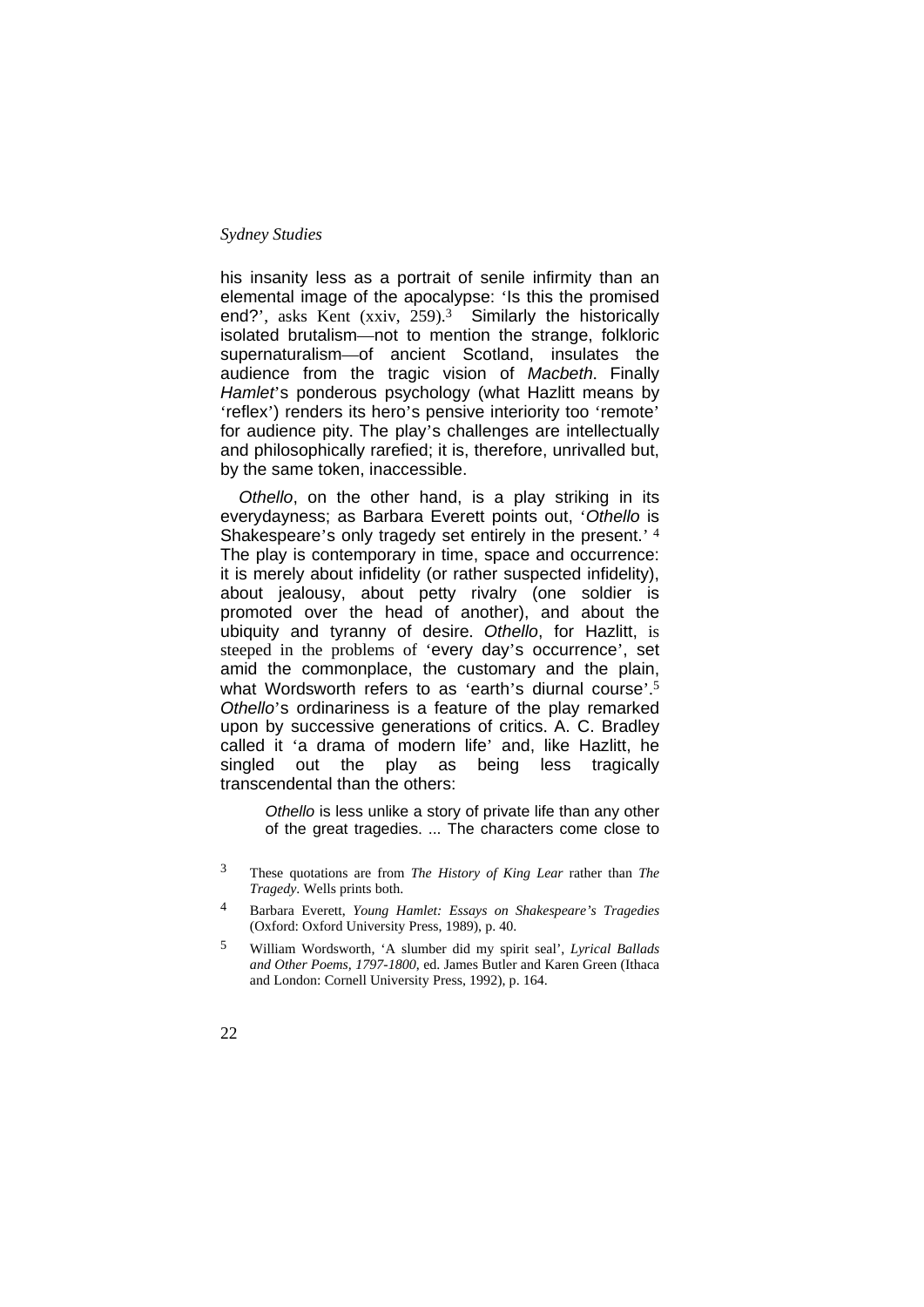us, and the application of the drama to ourselves (if the phrase may be pardoned) is more immediate than it can be in *Hamlet* or *Lear*. Besides this, their fortunes affect us as those of private individuals more than is possible in any of the later tragedies.6

Over a quarter of a century later George Wilson Knight still shared this sense of the play as being peopled with recognisable characters, each complete with his or her own idiosyncrasies: 'In *Othello* we are faced with the vividly particular rather than the vague and universal ... The persons tend to appear as warmly human, concrete.'7 Again, the play is judged unusual alongside the metaphysical dimensions of the other tragedies: '*Othello* is a story of intrigue rather than a visionary statement.' Even F. R. Leavis, whose essay on *Othello* turns out to be a withering attack on the 'wrongheaded[ness]' of *Shakespearean Tragedy*, is at one with Bradley on the play's uniqueness: '*Othello*, it will be very generally granted, is of all Shakespeare's great tragedies the simplest ... The effect is one of a noble, "classical" clarity—of firm, clear outlines, unblurred and undistracted by cloudy recessions, metaphysical aura, or richly symbolical ambiguities.'8 *Othello* is characterised as

<sup>6</sup> A. C. Bradley, *Shakespearean Tragedy* (1904; London: Macmillan, 1974), p. 146. For Bradley's approach to the play see Mark Gauntlett, 'The Perishable Body of the Unpoetic: A. C. Bradley Performs *Othello*', *Shakespeare Survey*, 47 (1994), 71-80.

<sup>7</sup> G. Wilson Knight, *The Wheel of Fire* (1930; London: Methuen, 1962), p. 97. Ned B. Allen is even more forthright on the rounded humanity of Shakespeare's characters: 'Iago, Othello, Desdemona, Emilia, and Cassio are so lifelike, so convincing that ... we suffer with them - in the study as well as in the theatre' ('The Two Parts of *Othello*', *Shakespeare Survey*, 21 (1968), 24).

<sup>8</sup> F. R. Leavis, 'Diabolic Intellect and The Noble Hero: A Note on *Othello*', *Scrutiny* (1937; Cambridge: Cambridge University Press, 1963), VI, 259.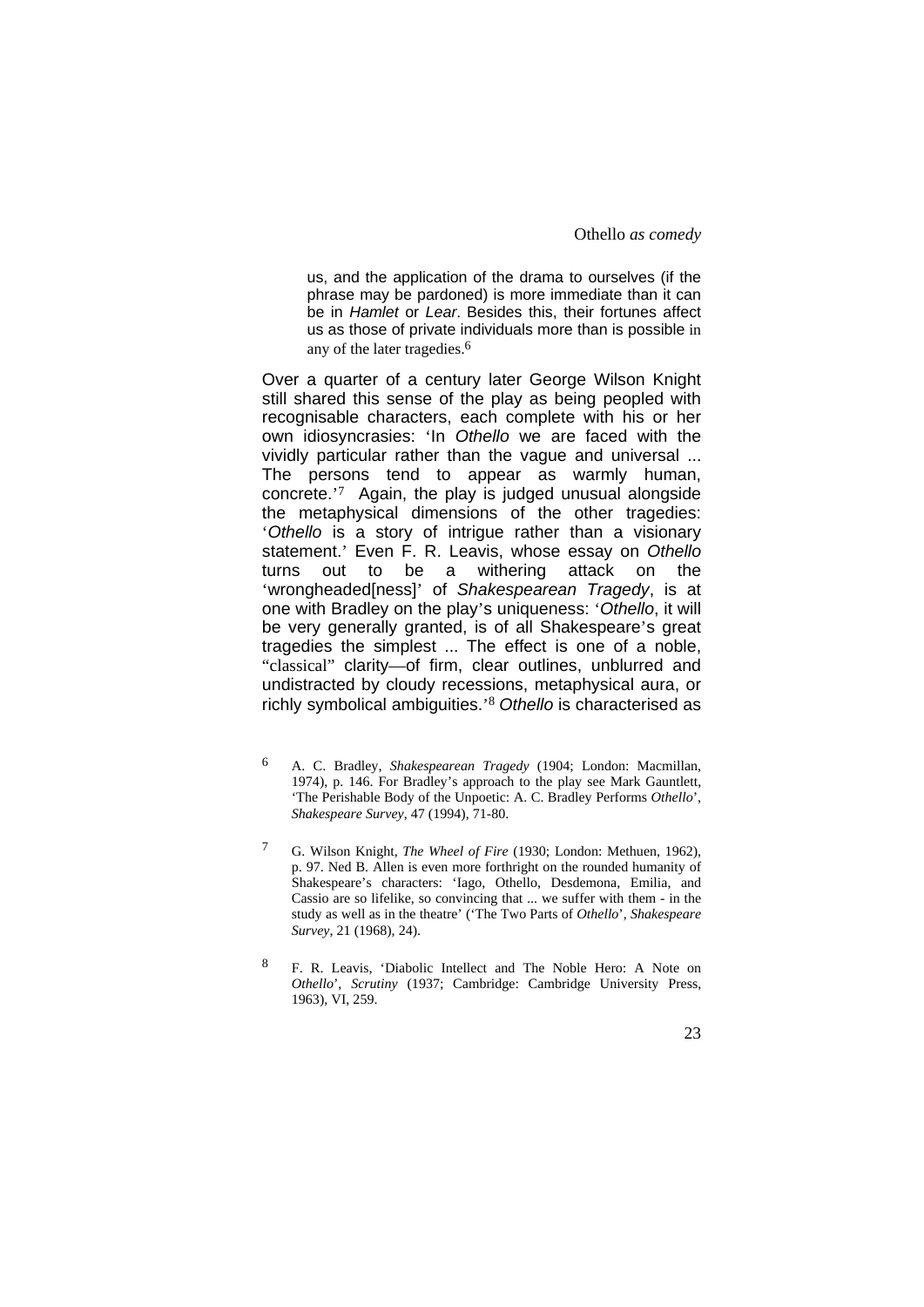a play that is remarkable for its straightforwardness, unusual in its usualness, and it will be the contention of this essay that this surprising critical consensus is predicated upon the play's departure from a number of tragic conventions—that is, that *Othello* is not really a tragedy at all, but, in its very fabric, it employs a series of devices that are closer to the standard mechanisms of comedy.

Of the three tragedies with which *Othello* is contrasted here—that is, *Hamlet, King Lear* and *Macbeth*—we might suggest that their common shape is towards increase; the world of the plays grows, not merely in setting but in import. The consequences of Claudius's murder of King Hamlet draw both England and Norway into the action. His incestuous marriage to Gertrude brings about the Prince's revenge mission, the accidental murder of Polonius, Ophelia's suicide and the furious return of her brother Laertes. The devastating concatenation of doomed events has its origin in the fraternal murder that takes place even before the play has started. Likewise, Lear's voluntary abdication in the first scene unleashes a series of rivalries between his daughters which brings about the undoing of the kingdom and the ravaging of Albion (and Lear's mind) by an apparently cussed Nature. Finally, the assassination of Duncan necessitates, as a direct consequence, the slaughter of his guards, the ambush and murder of Banquo and the merciless butchery of Macduff's family. Each of these tragedies is steeped in the horror of an irrevocable logic of destruction. It is this intractable force that prevents Macbeth's reversal: 'I am in blood / Stepped in so far that, should I wade no more, / Returning were as tedious as go o'er' (III. iv, 135-7). But *Othello* moves in the opposite direction; if Shakespearean tragedy tends to universal expansion, *Othello* is a black hole that draws everything to the centre. There are no widespread consequences, no elemental challenge to the stability of the nation, nothing resembling what J. W. Lever has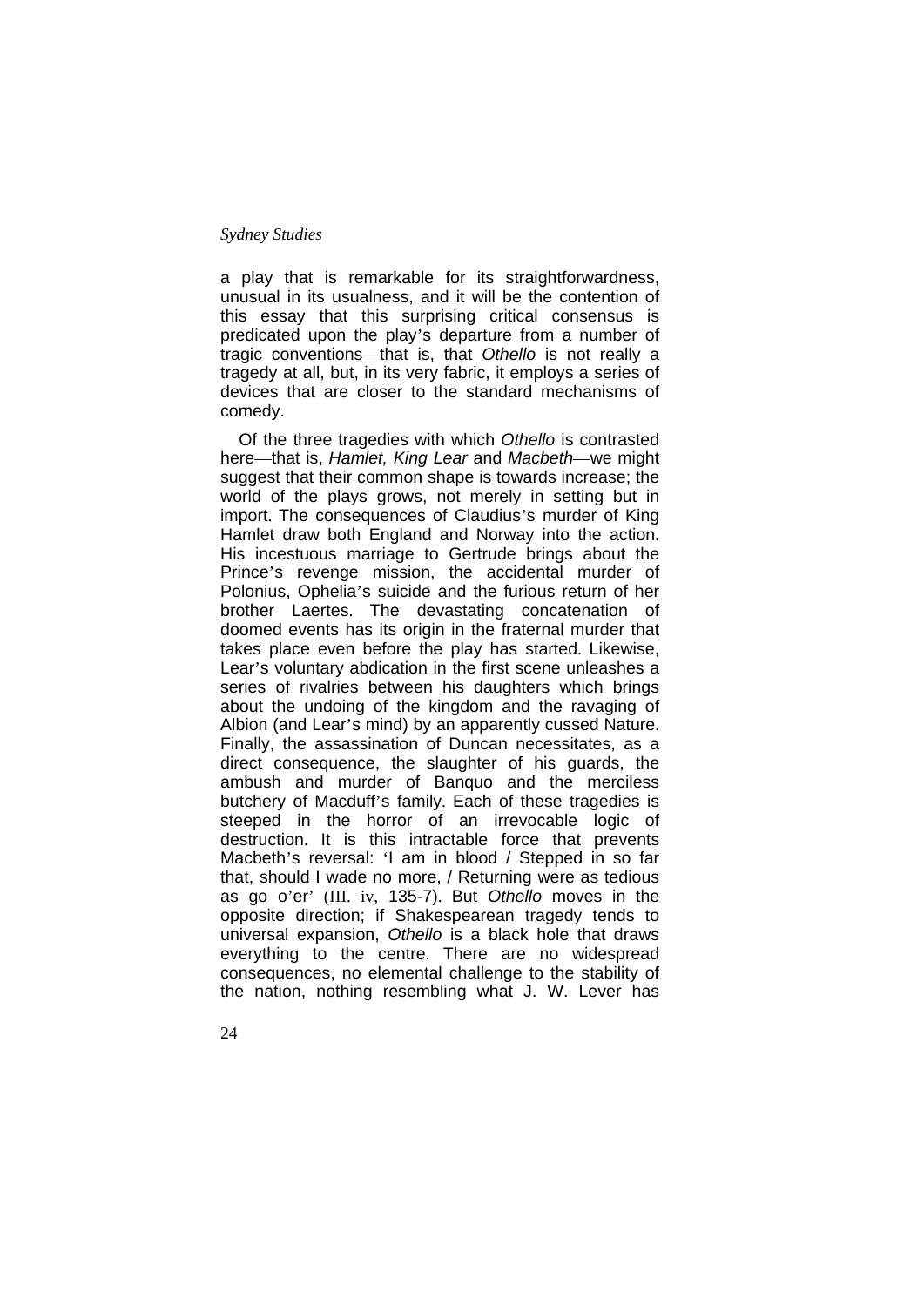called 'the tragedy of state'.9 Instead there is a series of domestic wrangles between men and their wives, between officers and their soldiers and between rakes and their whores. *Othello*'s island setting contains the randomness of its 'justice'. Lodovico is the only means whereby the story of the Moor is to be disseminated: 'Myself will straight aboard, and to the state / This heavy act with heavy heart relate' (V. ii, 360).

Alongside the absolute disintegration of the other plays, the upshot of *Othello* is comparatively trivial. By the end of *Hamlet* the dead include the hero, both his parents, his uncle, Polonius and his two children, Guildenstern, Rosencrantz and (almost) Horatio. Fortinbras occupies Denmark unopposed. Macbeth has killed Duncan, Duncan's bodyguards, Banquo, Lady Macduff and her children while Lady Macbeth has killed herself. Scotland has been ravaged by the tyrannical Macbeth:

Each new morn New widows howl, new orphans cry, new sorrows Strike heaven on the face that it resounds As if it felt with Scotland and yelled out Like syllable of dolour.

(IV. iii, 4-8)

The dead of *King Lear* include the king, his three daughters, Cornwall, Gloucester and Edmund, while the suicide of Kent seems imminent. More significantly, Edgar's platitudinous 'Speak what we feel, not what we ought to say' (V. iii, 300) is crushingly hollow alongside the devastation that valorises it. What, we are entitled to ask, is all this suffering *for*?

In gestures which embody the woeful dimensions of their conclusions, the tragedies end with public rituals of State. Fortinbras orders that Hamlet's body be displayed upon a stage and that 'soldiers' music and the rites of

<sup>9</sup> J. W. Lever, *The Tragedy of State* (1971; London: Methuen, 1987).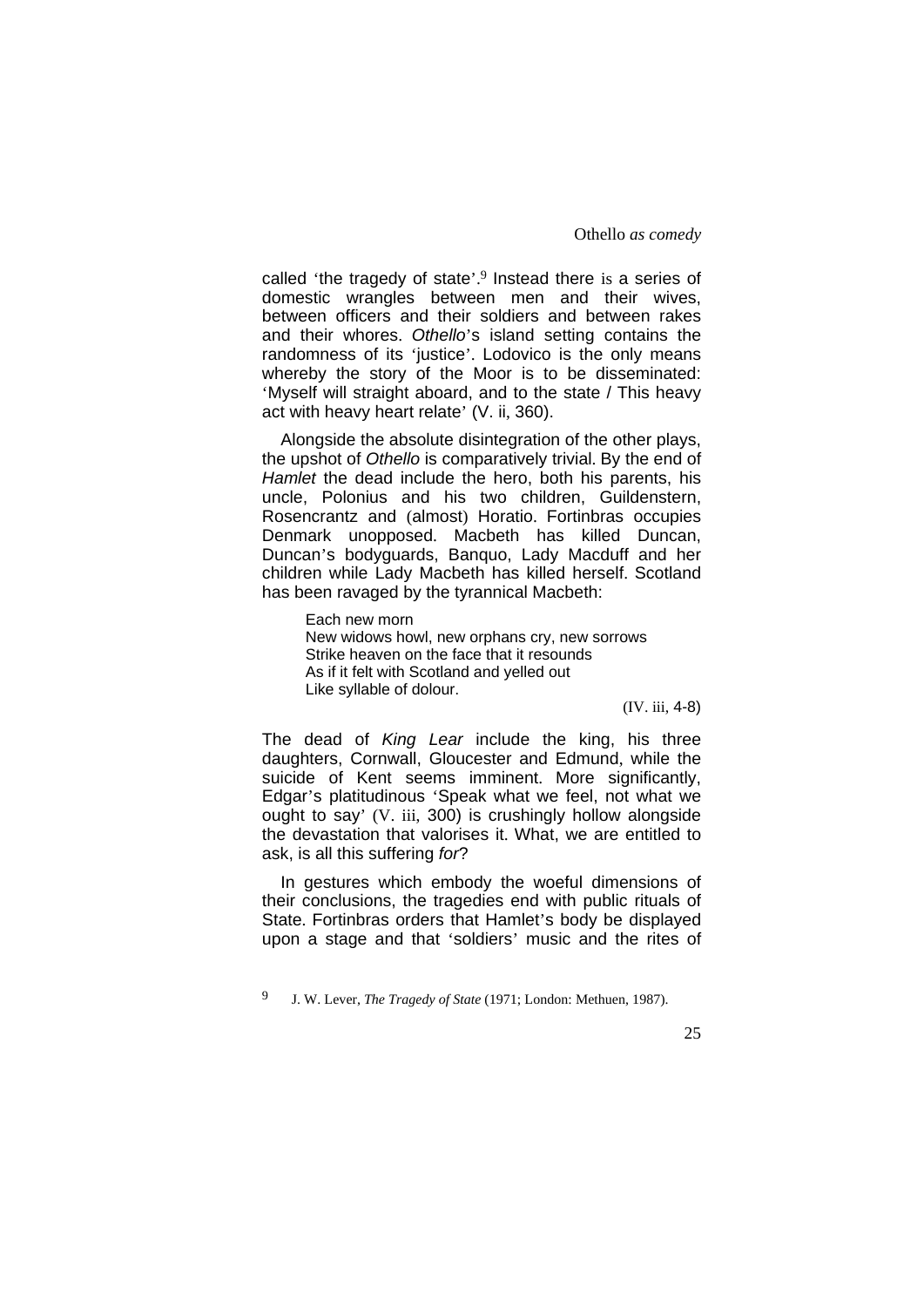war / Speak loudly for him' (V. ii, 353-4). They are commanded to shoot a salute over his corpse. At the end of *Antony and Cleopatra*, Caesar orders that the lovers be buried together in the monument and that 'Our army shall / In solemn show attend this funeral' (V. ii, 357-8). At the end of *Macbeth* and Marlowe's *Edward the Second* the severed heads of the plays' villains are brought on and displayed to demonstrate their defeat. But in *Othello* the bodies are hidden hugger-mugger by Lodovico who draws a sheet over them or conceals them behind a curtain: 'The object poisons sight, / Let it be hid' (V. ii, 362-3). *Othello* ends with the private deaths of Othello and Desdemona and the unfortunate but unpremeditated stabbing of Emilia. (Roderigo has also been dispatched but the death of such a self-interested and corrupt hanger-on causes little audience anxiety.) Venice remains politically untouched by the tragedy; Gratiano receives the material legacy of the Moor while Cassio smoothly succeeds him as governor. Desdemona leaves no relatives since her father has predeceased her (V. ii, 202).10 In short, there is no lasting damage from the domestic crime; its ramifications are firmly contained and the State goes on as normal. Moreover the very action of the play itself is unusually bounded by the setting. There are no on-stage battles as there are in *King Lear, Macbeth, Cymbeline,* or the history plays. There are no scenes of torture like the putting out of Gloucester's eyes or the amputation of Titus's hand. There are no instances of sadism like Lavinia's horrendous suffering or the savage taunting of the Duke of York, forced to wipe his tears with a napkin dipped in the blood of his son. There are no episodes of child murder like the vicious slaughter of Macduff Junior or the luggage boys in *Henry V*. There is no cruel imprisonment like that of Richard II. There are no

 $10$  In the source the relatives of Disdemona eventually avenge her death on the Moor. See Giovanni Battista Giraldi Cinthio, *Gli Hecatommithi*, trans. Geoffrey Bullough in *Narrative and Dramatic Sources of Shakespeare* (London: Routledge, 1973), VII, 252.

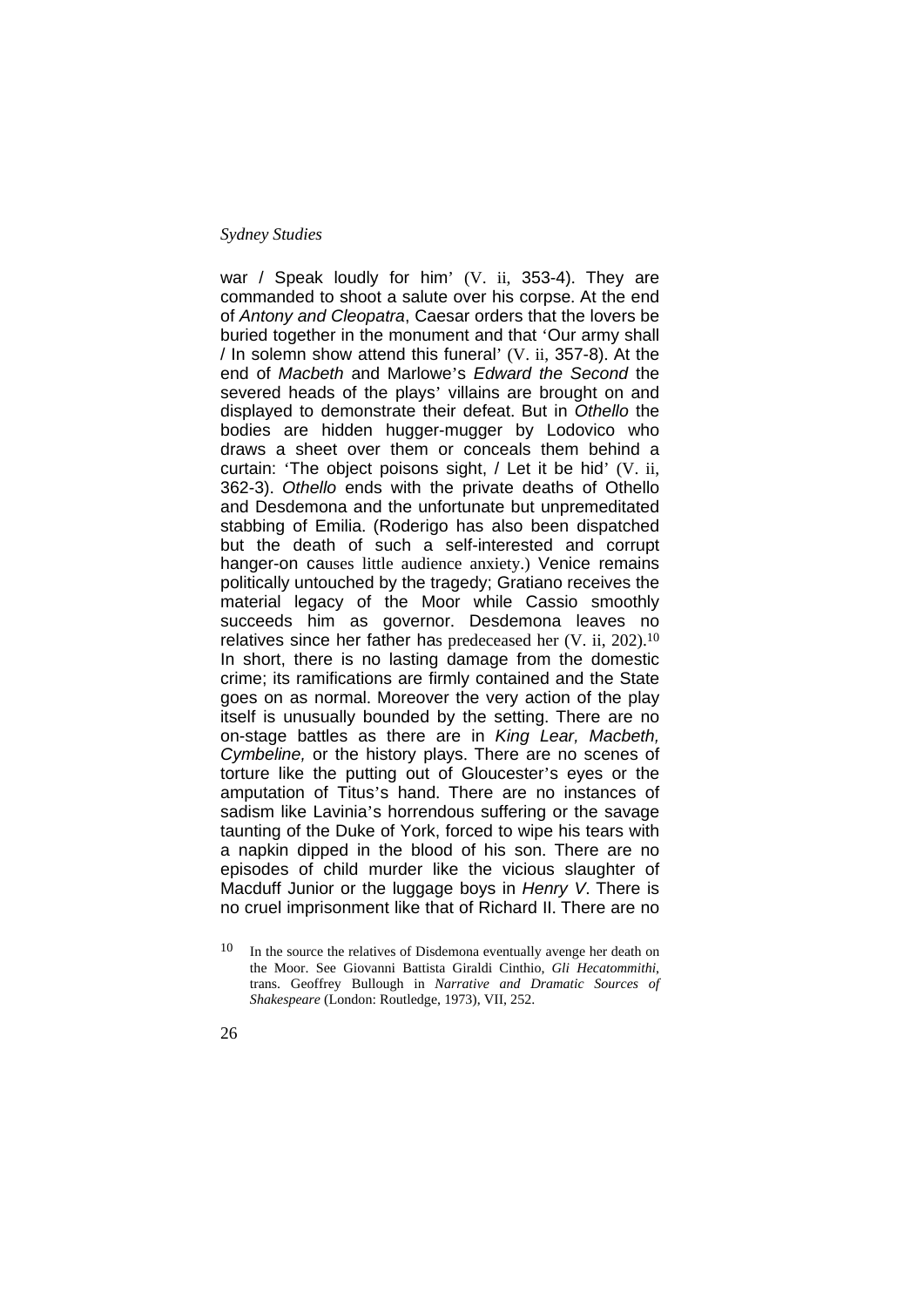bungled or protracted suicides like those of Romeo or Antony. There are no ritualised obscenities like the bloodbaths that follow the assassination of Julius Caesar (wherein the murderers dip their hands in gore up to the elbows) or the daubing of Innogen's face from the neck of a headless corpse which she takes for that of her husband. What there is is a bloodless suffocation of an innocent woman and the instantaneous suicide of her murderer; justice is immediate and it is seen to be done.

In contrast to the political and (in the case of *King Lear*) metaphysical wreckage left in the wake of Shakespearean tragedy, *Othello* is, as Iago would say, 'small beer' (II. i, 160). Usually Shakespearean tragedy lays waste to its world, it demonstrates the unspeakable devastation in politics and in Nature that flows from usurpation, fratricide, or dynastic rivalry. Up until the last scene, the worst that has happened in *Othello* is the blow inflicted on Desdemona (which, for Bradley, is 'rather sensational than tragic') and the cynical disposal of Roderigo.<sup>11</sup> Othello's fury is most exercised over the apparent loss of a handkerchief. Thomas Rymer, whose irascible attack on *Othello* was published in 1692, was unflinching in his condemnation of the mismatch between the trifling object and the profound consequences of its loss:

So much ado, so much stress, so much passion and repetition about an Handkerchief! Why was not this call'd the *Tragedy of the Handkerchief?* ... Had it been *Desdemona*'s Garter, the Sagacious Moor might have smelt a Rat: but the Handkerchief is so remote a trifle, no Booby, on this side *Mauritania* cou'd make any consequence from it ... Yet we find, it entered into our Poets head, to make a Tragedy of this *Trifle*. 12

<sup>11</sup> *Shakespearean Tragedy*, p. 149.

<sup>12 &#</sup>x27;A Short View of Tragedy', in *The Critical Works of Thomas Rymer*, ed. Curt A. Zimansky (New Haven: Yale University Press, 1956), pp. 160-3.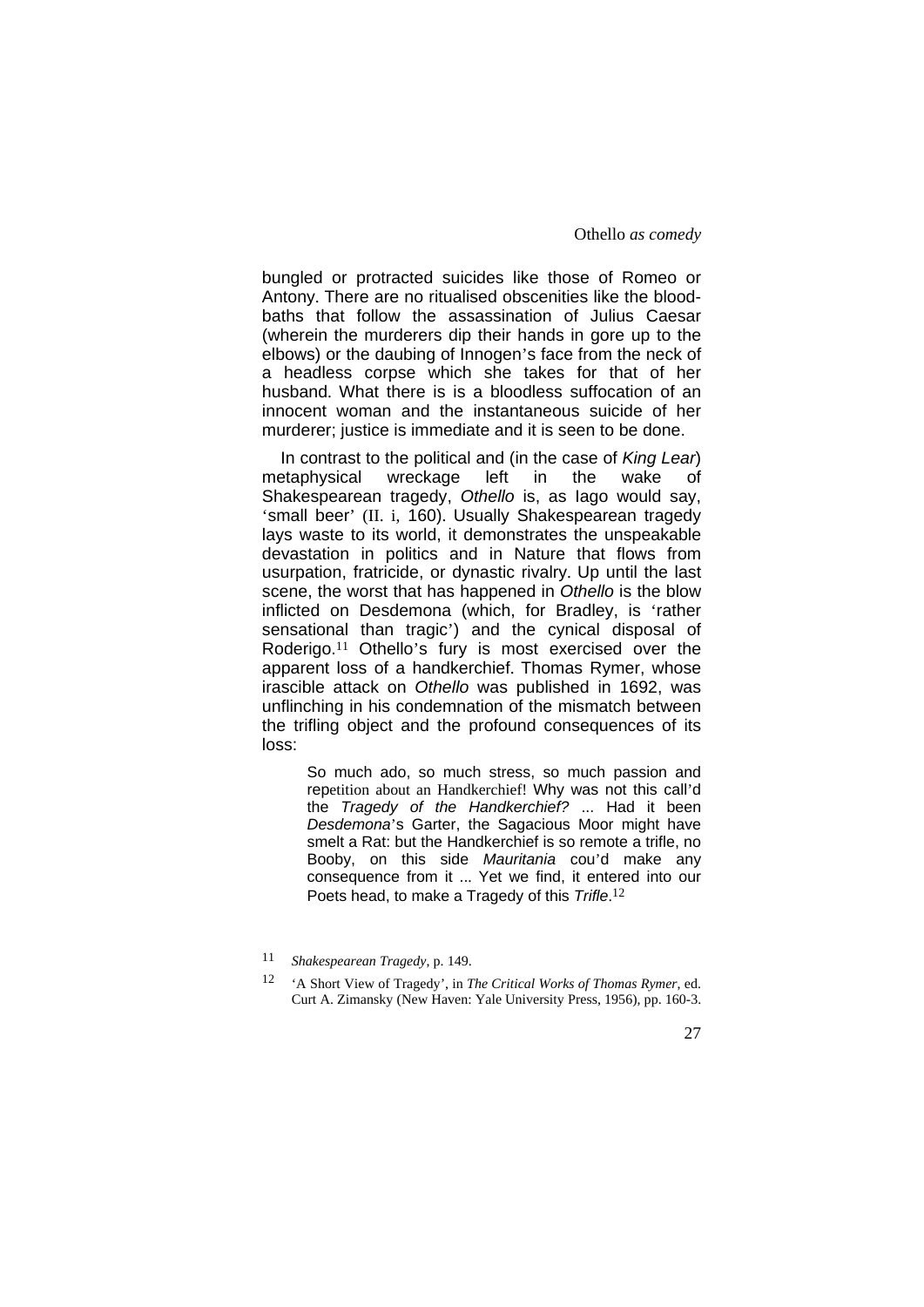Rymer suggests, sarcastically, that the moral of the play 'may be a warning to all good Wives, that they look well to their Linnen.'<sup>13</sup>

Perhaps the most visible means whereby Shakespeare has deliberately constrained the scope of this 'tragedy' is in his manipulation of his sources at the point of Desdemona's murder. In Cinthio's *Gli Hecatommithi* (1566), Disdemona is beaten to death by the Ensign and the Moor (the Iago and Othello characters are unnamed). She is attacked from behind and the sinister weapon is 'a stocking filled with sand ... Thus there will not appear on her any sign of the blows.'<sup>14</sup> In another possible source, Bandello's *Certaine Tragical Discourses*, translated by Geoffrey Fenton (1567), the description of the wife's murder is sickening:

> he saluted her with ten or xii estockados [stabs], one in the necke of another in diverse partes of her bodye, renewynge the conflict with no less nomber of blowes in her head and armes; and because no parte shoulde escape free from the stroke of his malice, he visyted her white and tender legges, with no less rage and furye then the rest.15

Shakespeare then had two patterns available to him for the murder of Desdemona and if Othello's honour (or squeamishness) ruled out the blood-letting of the second—'I'll not shed her blood / Nor scar that whiter skin of hers than snow (V. ii, 3-4)—the beating which figures in the first source, and which is guaranteed not to damage the corpse, would seem appropriate. But in spite of Othello's initially furious threats, 'I'll tear her all to pieces!' (III. iii, 434) and 'Thy bed, lust-stained, shall with lust's blood be spotted' (V. i, 36), Shakespeare stages

<sup>13</sup> *Ibid*., p. 132.

<sup>14</sup> *Narrative and Dramatic Sources*, VII, 250.

<sup>15</sup> *Ibid*., VII, 260.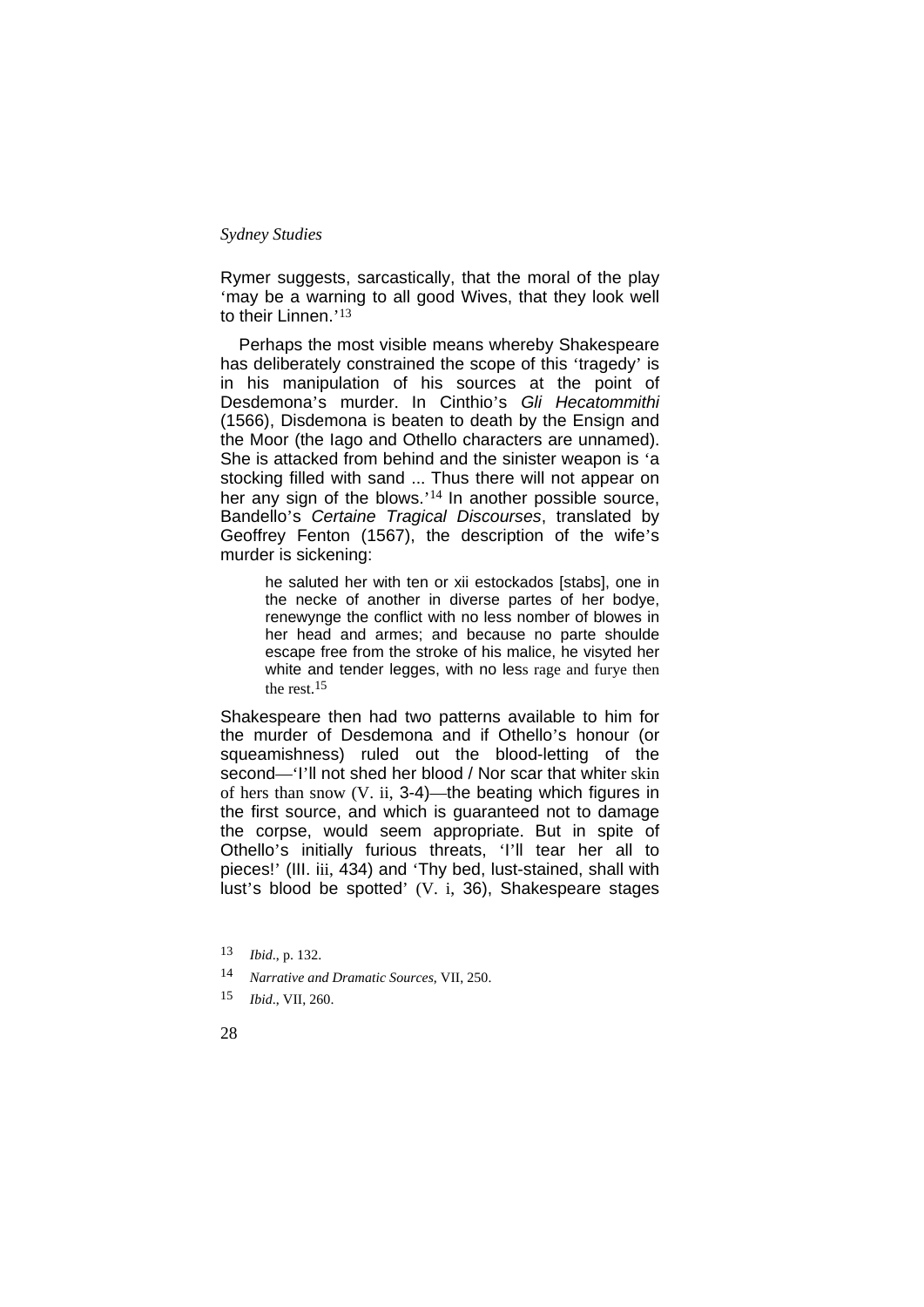the murder not with a dagger or an improvised club but with a more risible murder weapon—a pillow.<sup>16</sup>

Pillows have been fatal in Shakespeare before now. Tyrrell's account of the murder of the princes in the Tower is, in his own words, a 'piece of ruthless butchery' (*Richard III*, IV. iii, 5):

> 'A book of prayers on their pillow lay, Which once', quoth Forrest, 'almost changed my mind. But O, the devil'—there the villain stopped When Dighton thus told on, 'We smotherèd The most replenishèd sweet work of nature, That from the prime creation e'er she framed.'

(ll. 14-19)

But this is a reported scene without the potential clumsinessnes of an on-stage stifling. The focus of Tyrrell's account is on the innocence of the princes and the offence against Nature of their taking off. *Othello*, on the other hand, emphasises the comic absurdity of this mode of killing:

|         | DESDEMONA Kill me tomorrow, let me live tonight!     |
|---------|------------------------------------------------------|
| OTHELLO | Nay, if you strive-                                  |
|         | DESDEMONA But half an hour!                          |
| OTHELLO | Being done, there is no pause-                       |
|         | DESDEMONA But while I say one prayer!                |
| OTHELLO | It is too late.                                      |
|         | DESDEMONA O Lord! Lord! Lord! [He] smothers her.     |
| EMILIA  | (within) My lord, my lord! what ho, my               |
|         | lord, my lord!                                       |
| OTHELLO | What noise is this? Not dead? not yet<br>quite dead? |
|         | I that am cruel am yet merciful,                     |
|         | I would not have thee linger in thy pain.            |
|         | So, so.                                              |

<sup>16</sup> Shakespeare may well have got the idea for the pillow from the fact that the dagger, in Fenton's version, had been hidden 'under the bolster of his bed' (*Narrative and Dramatic Sources*, VII, 259).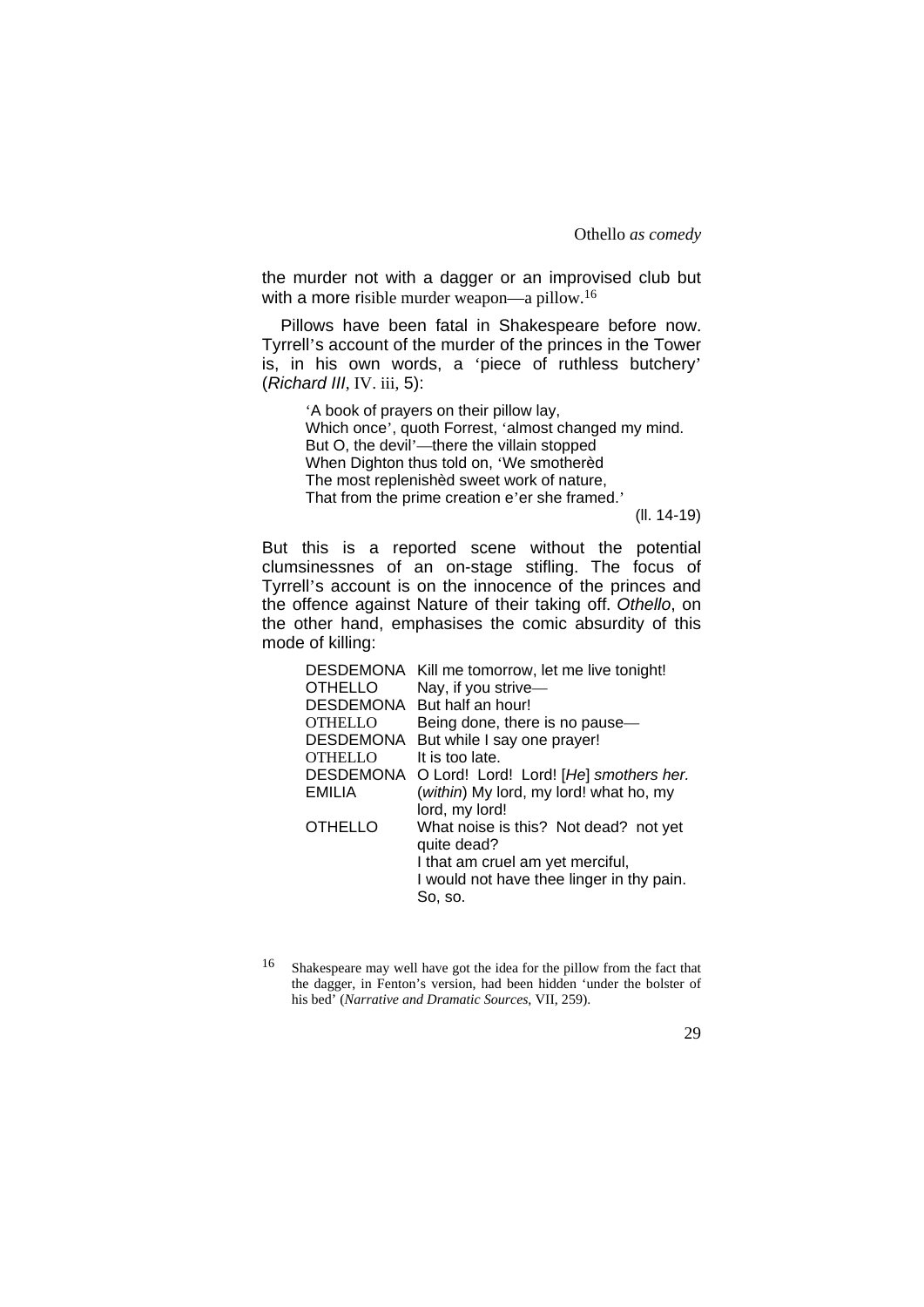| EMILIA         | [within] O good, my lord, I'd speak a          |
|----------------|------------------------------------------------|
| word           |                                                |
|                | with you.                                      |
| <b>OTHELLO</b> | Yes. 'Tis Emilia.- <i>[to Emilia.</i> ] By and |
|                | by.-She's dead.                                |
|                | $(V. ii, 79-90)$                               |

Desdemona's last-minute pleading has a desperate fruitlessness about it. At the other end of the scale, as Dr Faustus clutches at his last minutes, his language achieves the heavenly apotheosis that he is so bitterly denied: 'See, see where Christ's blood streams in the firmament! / One drop would save my soul, half a drop. Ah my Christ!—... O soul, be chang'd into little water drops, / And fall into the ocean, ne'er be found.'17 In comparison with 'Marlowe's mighty line', Desdemona's pleading is etiolated and feeble.18 Her repeated cries of 'Lord' followed by Emilia's panic from without—'My lord, my lord! what ho, my lord, my lord!'—threaten to undermine the moment of her death with an unfortunate echo effect. Othello is caught between the noises off and the immediate problem of making sure his wife is properly dispatched. His clumsy curiosity—'Not dead? not yet quite dead?'—take the moment dangerously close to the edge of bathos. But Desdemona is not finished. Twenty-five lines later, she cries out, protesting her innocence: 'A guiltless death I die' (l. 121) and goes on to clear her husband of any blame before relapsing into silence. The comic effect of just such a protracted death and unexpected resurrection can be seen in the melodrama of Pyramus's suicide (played by the virtuoso of am-dram, Nick Bottom), the 'tragic' climax of the insert play in *A Midsummer Night's Dream*. That the deaths bear comparison indicates the

<sup>17</sup> Christopher Marlowe, *Doctor Faustus*, ed. John D. Jump (Manchester: Manchester University Press, 1962), xix, 146-86.

<sup>18</sup> The description is from Ben Jonson's commendatory poem, 'To the Memory of my Beloved, the Author, Master William Shakespeare and what he hath left us', l. 30.

<sup>30</sup>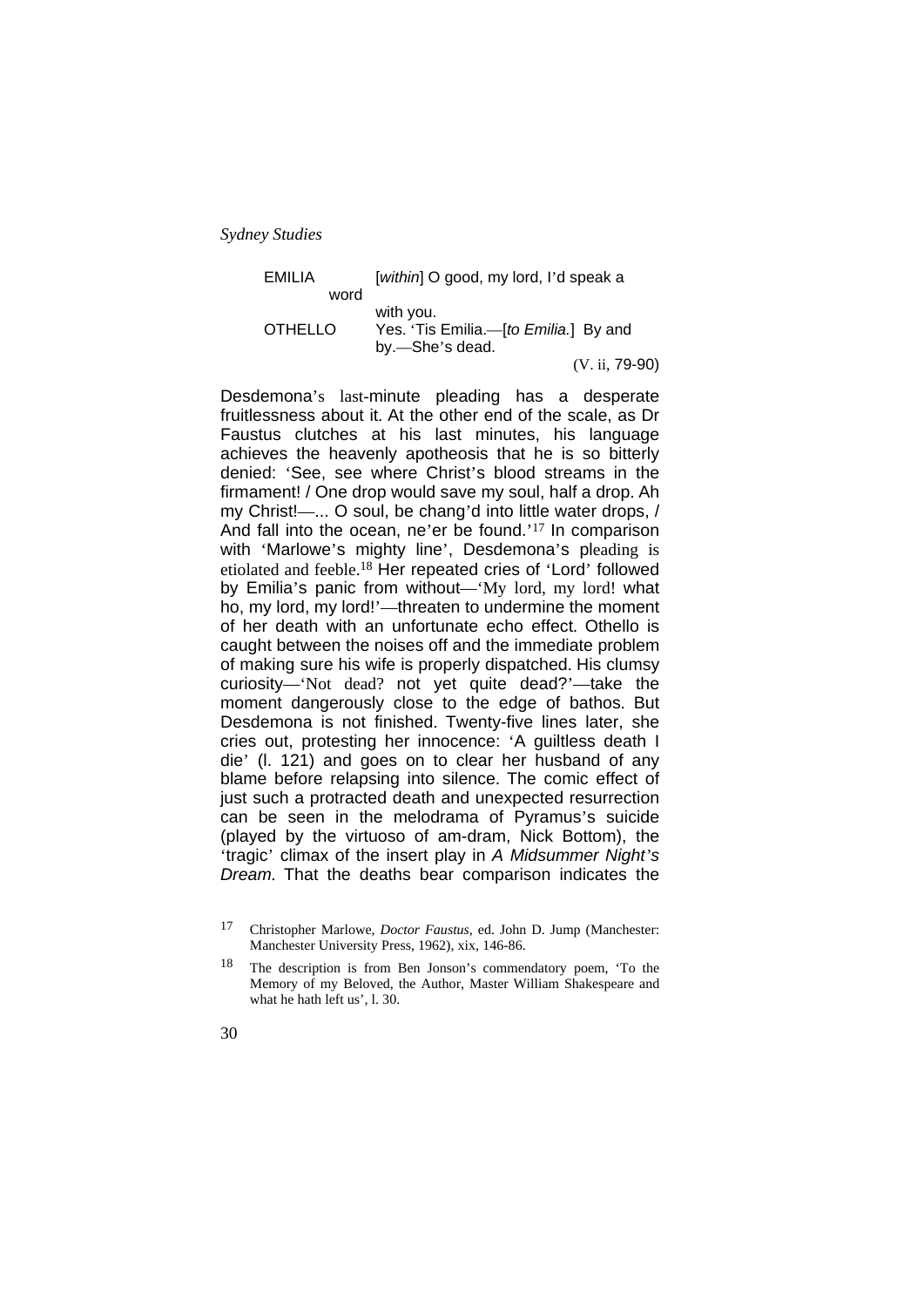incipient absurdity of Desdemona's suffocation. Rymer is characteristically churlish: 'We may learn here, that a Woman never loses her Tongue, even tho' after she is stifl'd.'19

It is not only during its final moments that the play seems reluctant to conform to a tragic scheme. *Othello* is notable for a singular lack of dramatic action. There is no hint of political disaffection let alone rebellion since, even before the play opens, Othello has achieved military supremacy and marital fulfilment. The outcry of Brabantio is quickly put to rest in abeyance to a more pressing problem—Turkish aggression. Although Cinthio's story is set in Cyprus, the imminent invasion of the Turks is one of Shakespeare's interpolations. And yet, in spite of the emergency Senate meeting of I. iii, and the impending sense of military crisis which requires that Othello depart for his commission even before consummating his new marriage, this threat of war simply evaporates. The sabrerattling of young Fortinbras, which causes the frantic military preparations of which we hear reports at the beginning of *Hamlet*, is seen to come to devastating fruition at the play's end but, in *Othello*, the menace of the Turkish campaign simply disappears. The perfunctory announcement of the awkwardly functional Third Gentleman must have struck the play's first audiences (accustomed as they were to Shakespeare's staged battles) as anti-climactic, 'News, lads: our wars are done!' (II. i, 20). Othello's bland reiteration does not even seem to justify much reformulation: 'News, friends, our wars are done' (l. 200). The Turkish threat then vanishes wholly from the play (with the exception of providing a pretext for the party announced in II. ii) not as a result of their being defeated in battle but because of a fortunate change in the weather: 'The desperate tempest hath so banged the Turks / That their designment halts' (II. i, 21-2). Despite the fact that, in the first place, Othello was stationed in

<sup>19 &#</sup>x27;A Short View of Tragedy', p. 161.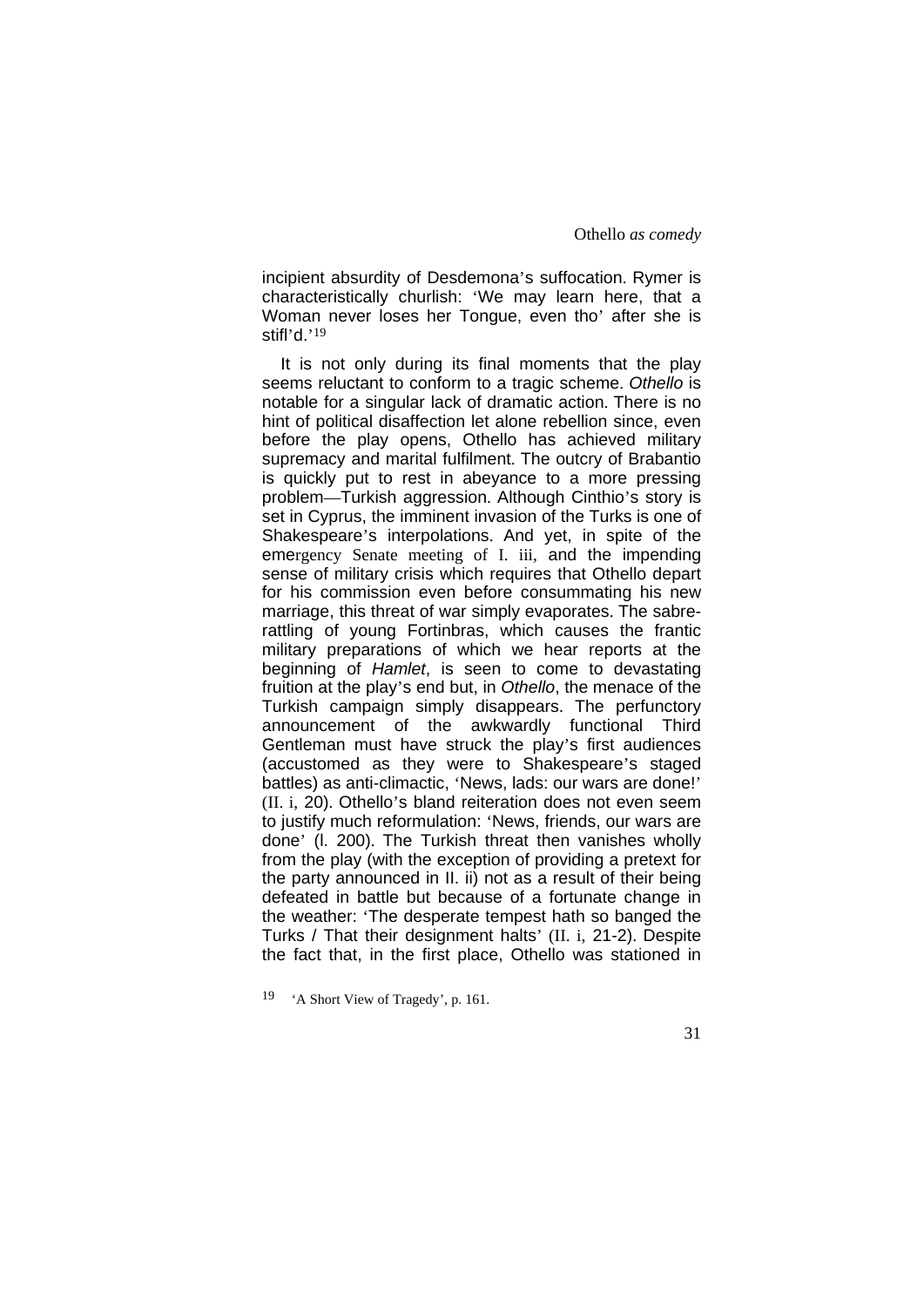Cyprus to defend it against the Ottomites, this pressing political concern vanishes completely as the play narrows its focus onto the household affairs of the island's governor. Correspondingly, very little *happens* in the last three acts of the play. What we have instead of action is a deluge of gossipy stories not so different from the scandal and chatter that comprises standard Shakespearean intrigue comedy and occupies the populations of Messina or Illyria—places in which (just like Cyprus) characters eavesdrop on each others' conversations, lovers are accused of infidelity, gulls imagine themselves consummating impossible affairs and jealousy all but destroys the possibility of lasting happiness.

Iago is at the centre of this web of deception, spinning yarns in every direction. Alan Sinfield calls him 'the great manipulator of the prevailing stories of his society' and we see him as the master tell-tale, the comic impresario, stage-managing the delusions of others.20 The critical commonplace is that the naive and credulous Othello is deceived by the chameleon wit of Iago but this is to let Emilia, Desdemona, Roderigo and Cassio off too lightly. All are deceived by him—no one sees through his much acclaimed 'honesty'. In 'The Improvisation of Power', Stephen Greenblatt compares Iago's to the comic intelligence of Mosca (in Ben Jonson's *Volpone*) noting that what they share is the ability to extemporise their way forward no matter what situation arises to meet them. Each character is 'fully aware of himself as an improviser and revels in his ability to manipulate his victims.'21 Like Mosca, Iago is a story-teller and his success lies in telling people what they most want to hear or what confirms their own most secret fears. The play opens with Roderigo's rejection of Iago's version of events, 'Tush, never tell me

<sup>21</sup> Stephen Greenblatt, *Renaissance Self-Fashioning* (Chicago and London: University of Chicago Press, 1980), p. 233.



<sup>20</sup> Alan Sinfield, *Faultlines: Cultural Materialism and the Politics of Dissident Reading* (Oxford: Oxford University Press, 1992), p. 29.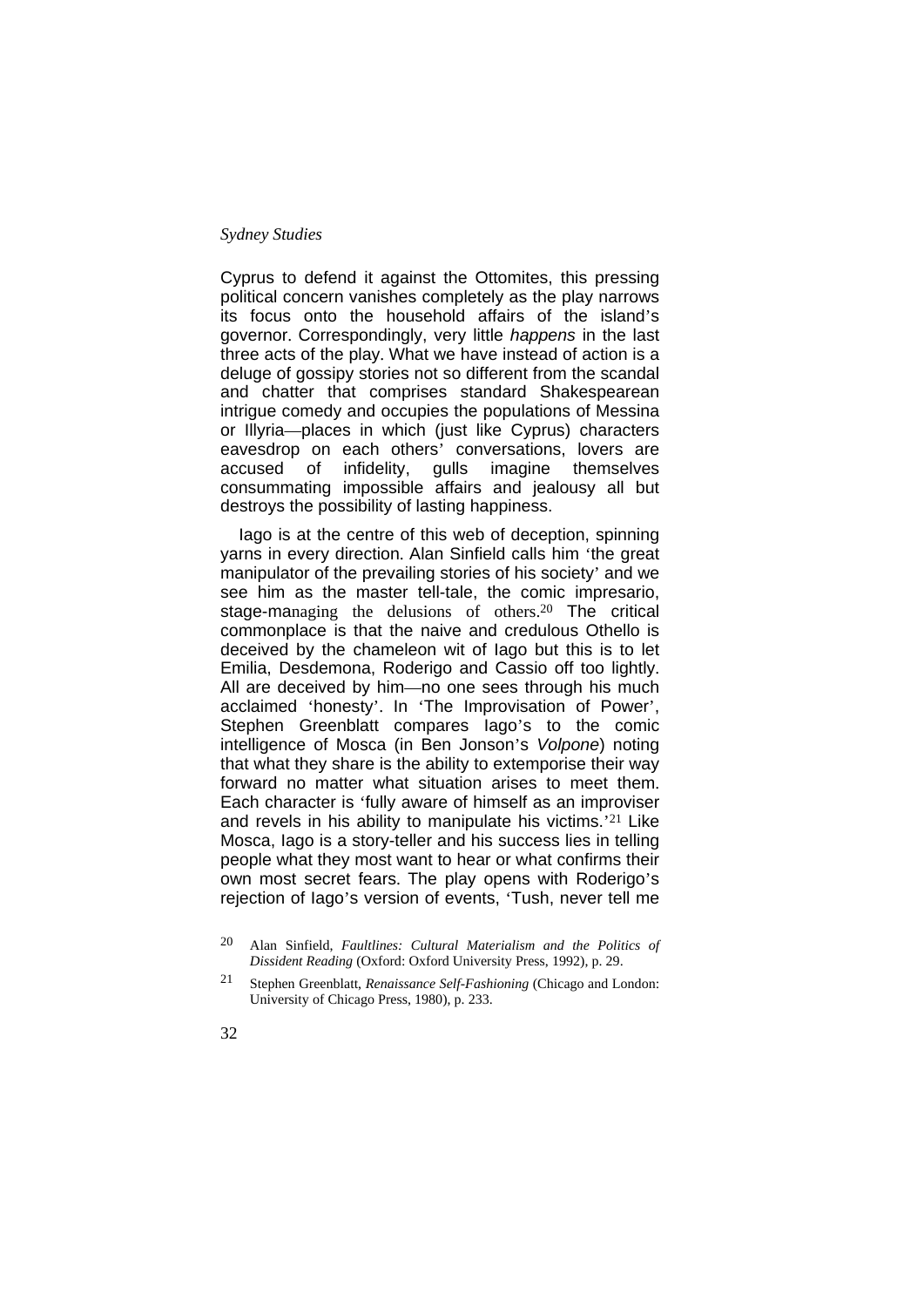...', but within minutes, the gull has fallen under the spell of the trickster's unctuous plausibility. It is in his reconfiguring Othello's new wife into the 'cunning whore of Venice' (IV. ii, 91) that Iago demonstrates most effectively his power of improvisation. As Greenblatt writes, 'Iago knows that an identity that has been fashioned as a story can be unfashioned, refashioned, inscribed anew in a different narrative.'22 It is this peculiar dismantling of identity that constitutes the improvisational power which Greenblatt describes. Mosca, like his companion, the appropriately named Face in *The Alchemist*, is a master of disguise, providing his dupes with the fulfilment of their delusory dreams. This comic flexibility (Face adopts a different disguise for each sucker in turn) is inimical to a stable personality; it necessitates a complete abnegation of a fixed identity. Iago's is a floating selfhood as the play insists upon his comic mutability-'Were I the Moor, I would not be Iago' (I. i, 56), 'I am not what I am' (l. 64), 'I must show out a flag and sign of love [to Othello], / Which is indeed but sign' (ll. 154-5). The caustic hypocrisy of Iago insisting on the match between inward essence and outward show belongs to a long tradition of comic irony: 'Men should be', he pronounces with feigned sagacity, 'what they seem / Or those that be not, would they might seem none' (III. iii, 129-30). As Emilia conjectures that Desdemona's chastity is the object of a slur and that 'Some cogging, cozening slave [has] devised this slander' (IV. ii, 134-5), lago can only respond by confirming the vacuum that constitutes his identity, 'Fie, there is no such man, it is impossible' (l. 136). Behind his mask, Iago is nothing and this is why, at the end of the play, when the real Iago is uncovered, he has nothing to say: 'What you know, you know. / From this time forth I never will speak word' (V. ii, 300-1).

Typical of Iago's cynical, manipulative prowess is his treatment of Roderigo. He plays Sir Toby to Roderigo's

22 *Ibid*., p. 238.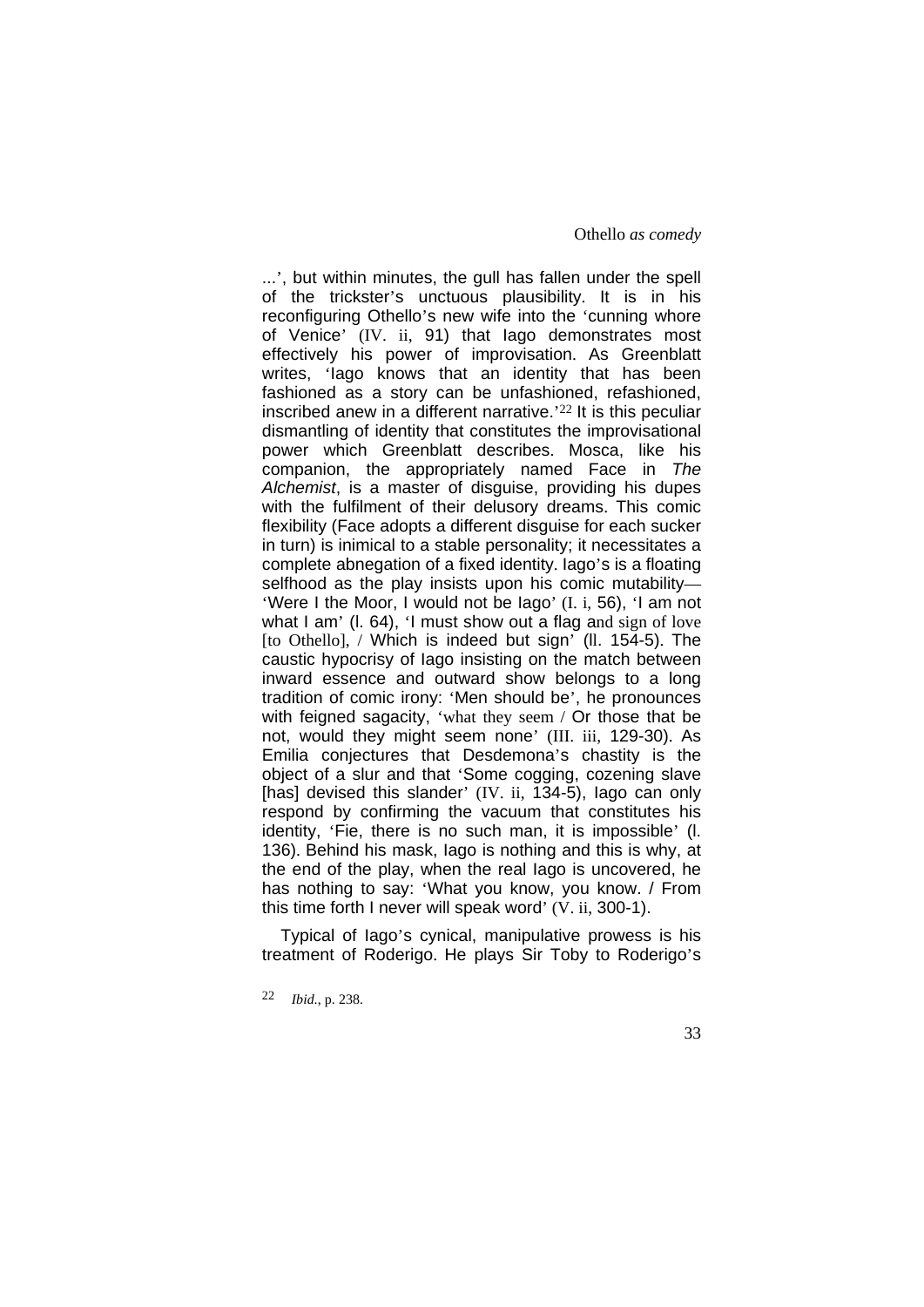Sir Andrew conning and coaxing his gull for financial gain—'Put money in thy purse' (I. iii, 340). He encourages Roderigo to plough his realised assets into what is a futile pursuit of Desdemona just as Toby tells Andrew to persevere with his suit to Olivia. He goads him to pick a fight with Cassio (II. i, 265) just as Toby bolsters Andrew's confidence to challenge Cesario, and when Roderigo whines about the profligacy of his pursuit of Desdemona (with whom Iago is supposed to be interceding on his behalf), Iago, in the teeth of the evidence, manages to sound optimistically upbeat: 'How poor are they that have not patience! ... Does't not go well?' (II. iii, 365-9). In IV. ii, 174f, Iago's mixture of mockindignation and gentle reassurance ensures that Roderigo will attack Cassio in an effort to keep Desdemona from travelling to Mauretania with her husband (of course, no such journey is intended). Iago's capacity to manage those around him by stealth rather than authority makes him another version of the comic dissembler. His descriptions of his next plan of action, aired with disarming candour to the audience, are a marked proclivity of the comic Machiavel that Shakespeare had so brilliantly developed in his characterisation of Richard III. But in his particular antipathy to the state of married happiness Iago is closer to Don John who, when he hears of an impending marriage, growls malevolently, 'Will it serve for any model to build mischief on? What is he for a fool that betroths himself to unquietness?' (*Much Ado*, I. iii, 42). Like Don John, Iago's *raison d'être* seems to be a mixture of self-justification and what Coleridge referred to as a 'motiveless malignity.'23

<sup>23</sup> *Coleridge's Criticism of Shakespeare: A Selection*, ed. R. A. Foakes (London: Athlone Press, 1989), p. 113. In the source, the Ensign's motivation is clear: he 'fell ardently in love with Disdemona, and bent all his thoughts to see if he could manage to enjoy her ... if he himself could not enjoy the Lady, then the Moor should not have her either' (*Narrative and Dramatic Sources*, VII, 244).

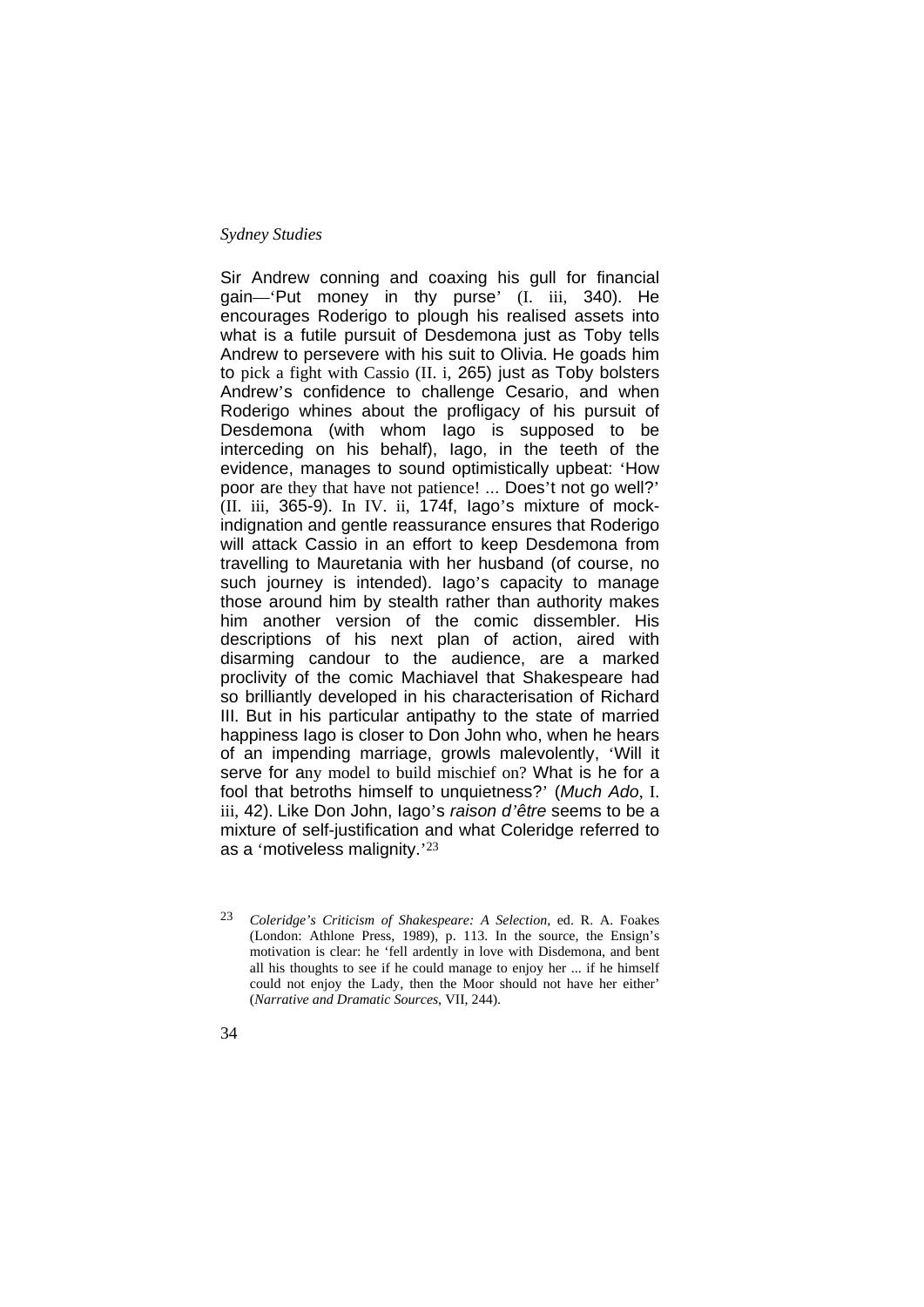Iago's own misogynous account of women suggests the dysfunctional nature of his own marriage:

Come on, come on, you are pictures out of doors, Bells in your parlours, wild-cats in your kitchens, Saints in your injuries, devils being offended, Players in your housewifery, and housewives in ... Your beds. ... You rise to play, and go to bed to work.

(II. i, 109-15)

This crude cataloguing of women, its disproportionate hyperbole together with the rhetorical inversion of the last line, suggests that it is an ironic declamation—not that Iago is not a misogynist (he may well be)—but the effect of such a mischievous speech is to deride its sardonic claims. Desdemona and Emilia enter the jovial spirit of the denunciation prompting him to discourse further on 'black and witty', 'fair and foolish' and other stock female types; lago's is the role of the insolent jester, part-Feste, part-Touchstone. It is no surprise then, as he eclipses the Moor's dramatic centrality by means of his candid relationship with the audience, that the epic tone of high tragedy is also thrown into shadow. His presiding comic intelligence, like that of Mosca and Face, is finally more *interesting* than that of the dupes (including Othello) that surround him. Kiernan Ryan ventures: 'we are encouraged throughout to identify more with the viewpoint and values of Iago than with Othello.'24 Edward Pechter is even more forthright, 'The play writes us into Iago's perspective at the beginning and in one way or another succeeds in sustaining this alliance, no matter how unholy we understand it to be, up to the end.<sup>25</sup>

It is not only the presence of lago's ironic malevolence that makes *Othello* more comic than tragic (after all

<sup>24</sup> Kiernan Ryan, *Shakespeare* (London: Harvester, 1989), p. 54.

<sup>25</sup> Edward Pechter, '"Have you not read of some such thing?": Sex and Sexual Stories in *Othello*', *Shakespeare Survey*, 49 (1996), 215.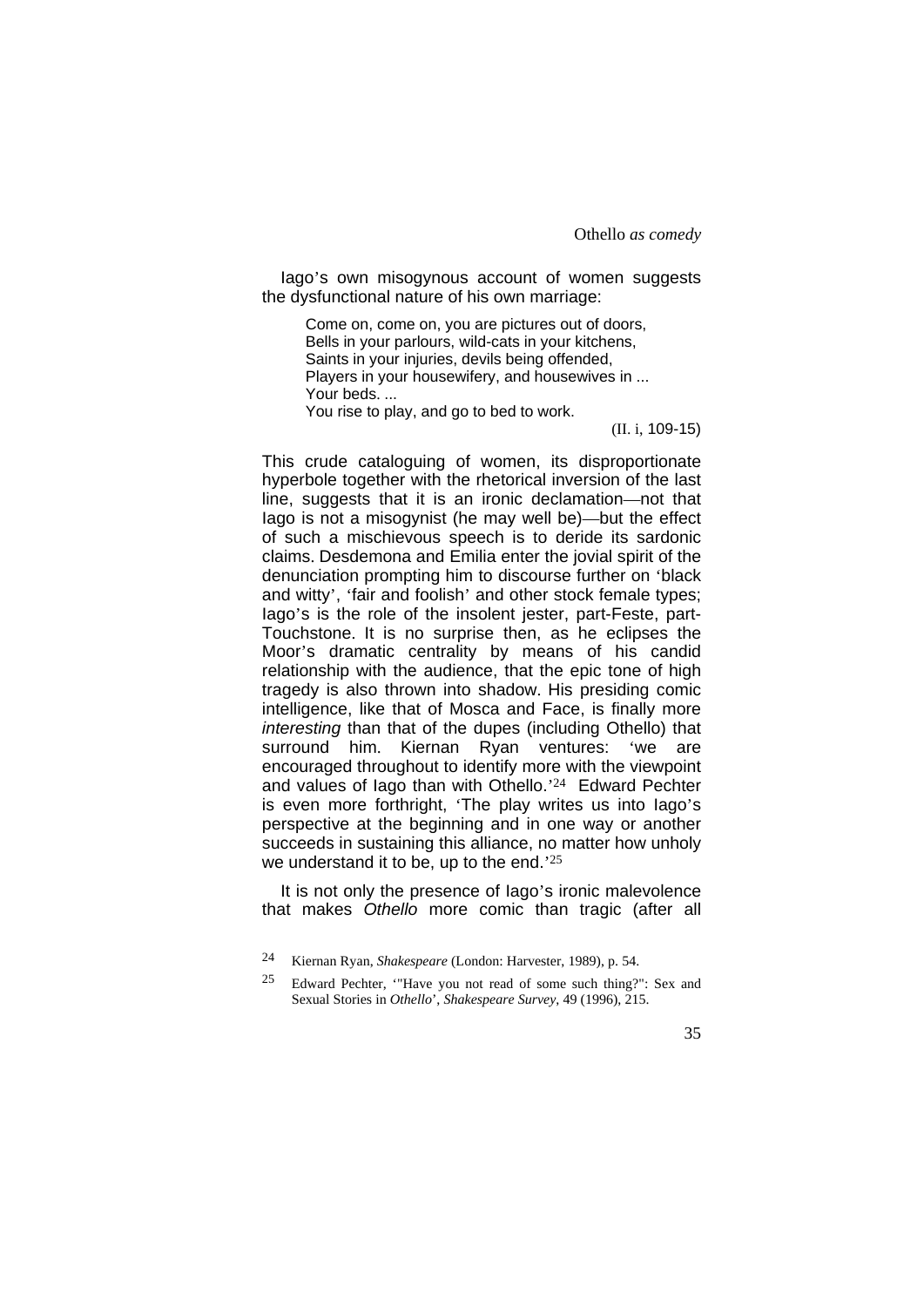Edmund in *King Lear* performs a similar role, though to a much lesser extent); it is its obsession with crude sexual scandal and the extensive use of obscene slang that prevents the play's comfortable grouping alongside the other tragedies. In this it allies itself closely with *Much Ado*, *Measure for Measure*, *Twelfth Night* and *As You Like It*. When, on the other hand, such obscenity appears in *Hamlet* (as at 'country matters' (III. ii, 111) or during the closet scene) it is part of a corrosive despondency which articulates a twisted contempt for what Blake refers to as 'The lineaments of gratified desire'.26 Similarly Lear's use of obscenity is to signal a psychotic revulsion from woman, brought on by his rejection at the hands of his own daughters:

Down from the waist They're centaurs, though women all above. But to the girdle do the gods inherit; Beneath is all the fiend's. There's hell, there's darkness, There's the sulphury pit, burning, scalding, Stench, consummation, Fie, fie, fie; pah, pah!

(*History*, xx. 119-24)

In contrast, obscenity in *Othello* has a traditional, comic ribaldry to it. Iago's anti-feminist descriptions of various types of women are, in Desdemona's opinion, no more than 'old fond paradoxes to make fools laugh i'th' alehouse' (II. i, 138)—that is, they are miles away from the venomous misogyny found in *Hamlet* or *King Lear*. Later in the play, as Emilia greets her husband with the gift of the handkerchief, she remarks, 'I have a thing for you -'. Iago fires back, 'You have a thing for me? it is a common thing -' (III. iii, 305-6). As E. A. J. Honigmann explains, 'Iago pretends to misunderstand *thing* as pudendum.'27 This localised quibbling is closer to Feste's

<sup>27</sup> Arden III ed., p. 228.



<sup>26</sup> William Blake, 'What is it men in women do require?', *Poems*, ed. W. H. Stevenson and David V. Erdman (London: Longman, 1971), p. 167.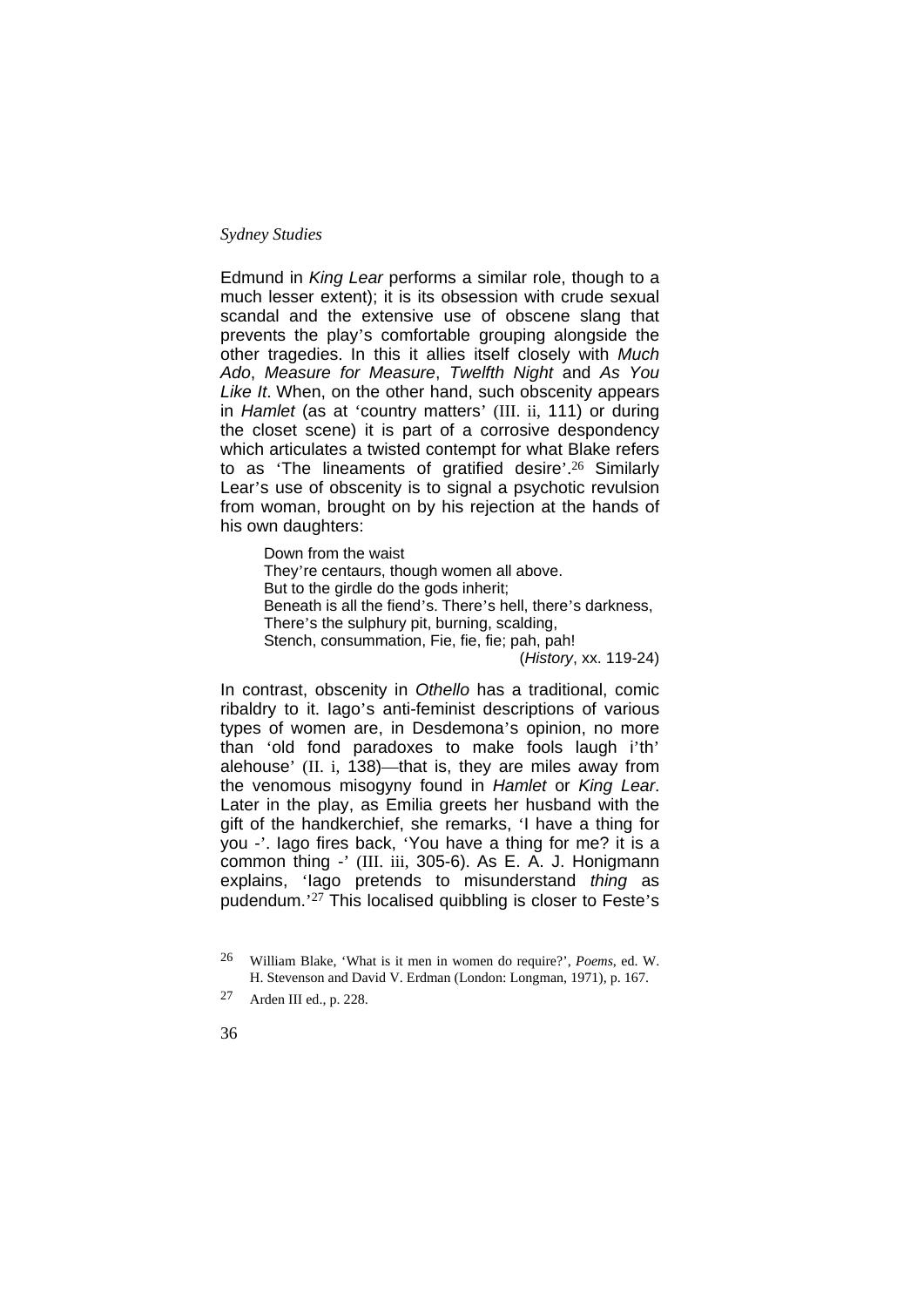'corrup[tion] of words' (III. i, 35) than Lear's or Hamlet's mordant vision. Nor is it Iago alone who speaks what Mikhail Bakhtin calls 'the language of the market-place'; Shakespeare puts it into the mouth of the play's most delicate figure.28 As Desdemona laments her husband's accusation that she is a whore, she squeamishly resists saying the word: 'I cannot say whore: / It does abhor me now I speak the word' (IV. ii, 163-4). Not only do we relish the comic irony of her pronouncing a word that she can't bring herself to say—she has to say it to tell us what it is she cannot say—but, as if that were not enough, Shakespeare requires her to say the word 'abhor' in the next line, the second syllable of which is homophonic with the taboo word. Desdemona's protestations are laughably inadequate and her prissy self-consciousness is punctured by the playwright.

Bakhtin writes: 'Within the system of grotesque realism and popular festive forms [obscenities] were an essential part of the imagery representing the material bodily lower stratum.'29 Perhaps the most sustained example of this fascination with the comic potential of this 'lower stratum' is the bizarre interchange of the Clown and the First Musician:

| <b>CLOWN</b> | Why, masters, have your instruments        |
|--------------|--------------------------------------------|
| been in      |                                            |
|              | Naples, that they speak i'th' nose thus?   |
|              | 1 MUSICIAN How, sir? How?                  |
| <b>CLOWN</b> | Are these, I pray you, wind instruments?   |
| 1 MUSICIAN   | Ay marry are they, sir.                    |
| <b>CLOWN</b> | O, thereby hangs a tail.                   |
| 1 MUSICIAN   | Whereby hangs a tale, sir?                 |
| <b>CLOWN</b> | Marry, sir, by many a wind instrument that |
|              | I know.                                    |
|              | $(III. i, 3-11)$                           |

<sup>28</sup> Mikhail Bakhtin, *Rabelais and His World*, trans. Hélène Iswolsky (Bloomington, IN.: Indiana University Press, 1984), Chapter II.

<sup>29</sup> *Ibid*., p. 153.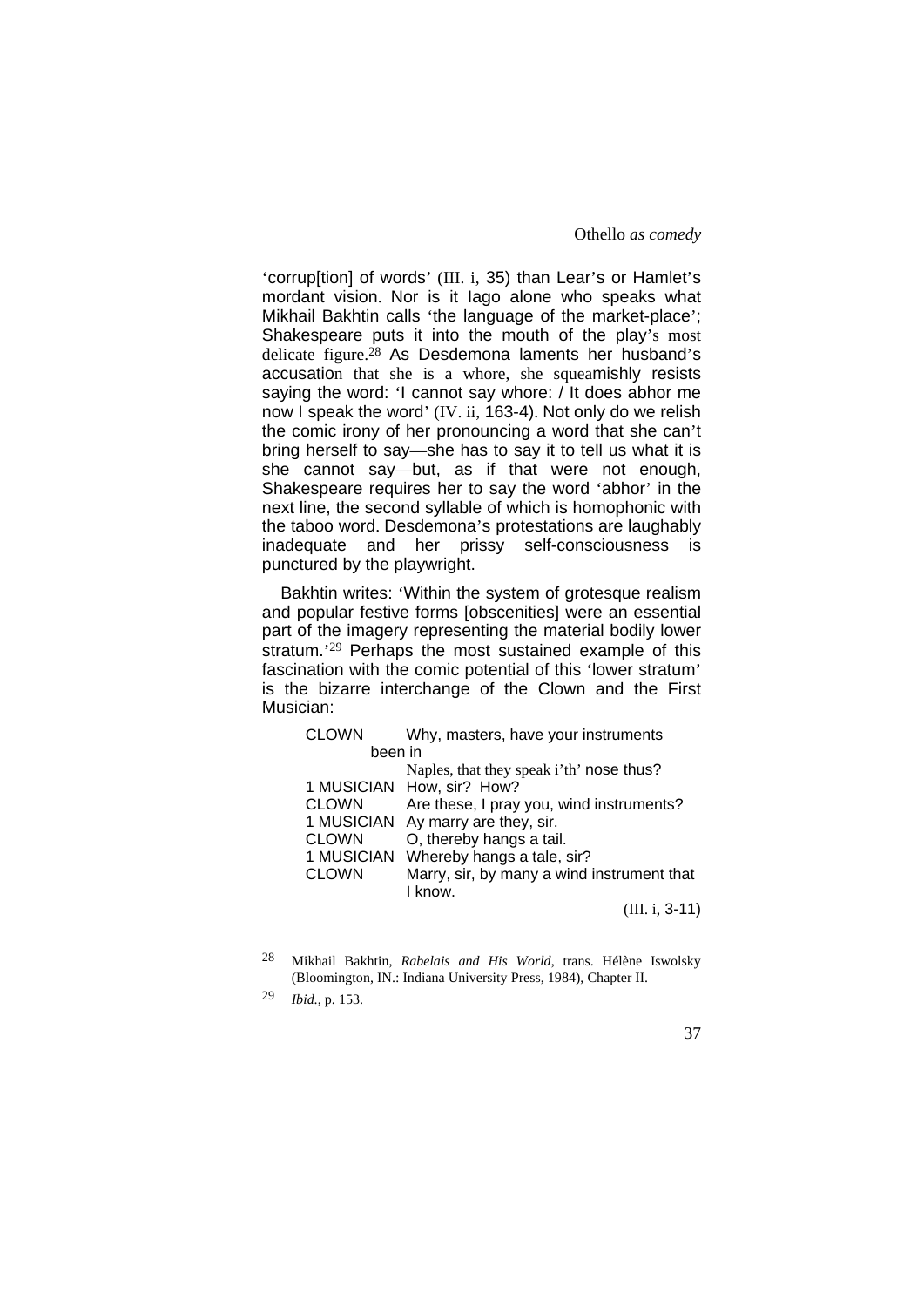The clown's opening reference to the Neapolitan disease (the pox which attacked the nose) allows the conversation to develop via the *tail* / *tale* pun, into a ridiculous joke about the proximity of the penis ('tail') and anus ('wind instrument'). This vulgarity is quite unlike the sophisticated quibbling of the Gravedigger in *Hamlet* or the topical satire of the Porter in *Macbeth*. It is much closer to the irrepressible comic obscenities of *Measure for Measure*, for example. So pervasive is this language of the market-place, that moments of apparently high tragedy are undermined by its constant intrusion. At the play's tragic climax, Othello stands over the sleeping Desdemona, pondering the irrevocable act of murdering her:

But once put out thy light, Thou cunning'st pattern of excelling nature, I know not where is that Promethean heat That can thy light relume: when I have plucked the rose I cannot give it vital growth again, It needs must wither. I'll smell thee on the tree ... *He* [*smells, then*] *kisses her*.

(V. ii, 10-19)

The talk of smelling her (which leads Honigmann to interpolate the stage direction) might seem curious until we realise that 'to pluck a rose' is defined by the Oxford English Dictionary as 'of women, to visit the lavatory, to urinate or defecate.' It cites the earliest printed instance of this euphemism for passing wind from Beaumont and Fletcher's *Knight of the Burning Pestle,* published in 1613, but first performed in 1607, less than five years after *Othello* was first staged. It is hard to believe that this use is not also being invoked by the olfactory emphasis of Othello's speech. As Edward Pechter has argued in an unabashed essay, 'Othello reverses his feelings about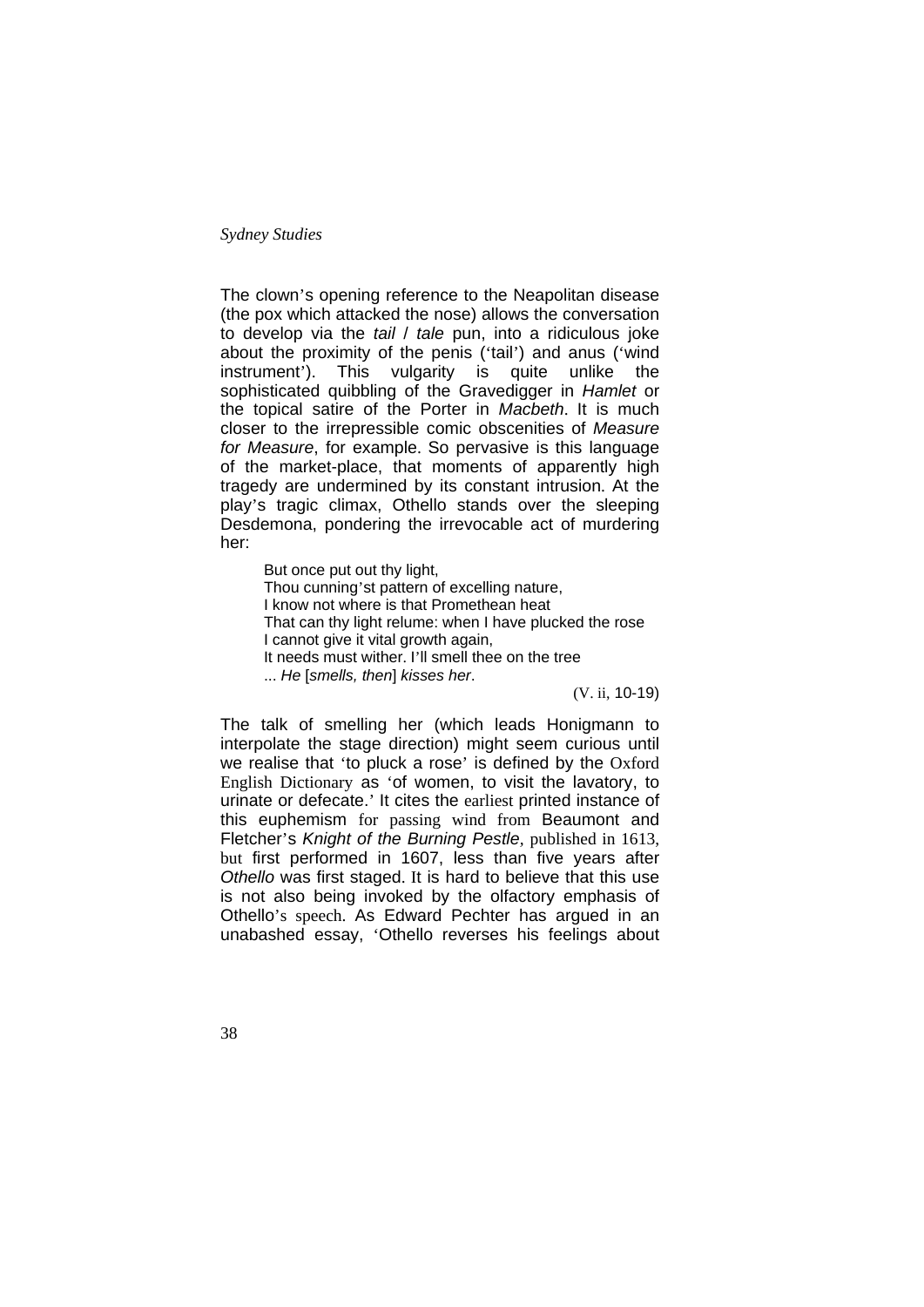Desdemona ... *because of her nasty smell*.'30 Iago too is explicit in his reference to anality remarking in aside of the meeting of Cassio and Desdemona, 'Very good, well kissed, and excellent courtesy: 'tis so indeed! Yet again, your fingers to your lips? would they were clyster-pipes for your sake!' (I. i, 174-7). Honigmann explains, 'A clyster was a medicine injected into the rectum. Ridley [editor of the Arden II *Othello*] glossed as "syringe for a (vaginal) douche".'31 *Othello* seems deliberately to undercut, with obscene reference or comic quibbling, its claims to high tragic status. These smutty jokes are not casual but are woven into the core of the drama. They signify the play's dominant theme of sexual jealousy, a theme which, both traditionally and in the case of Shakespeare, is a staple comic subject. Cuckoldry or fear of cuckoldry animates many of the other comedies—*Much Ado, Merry Wives, Cymbeline* and so on—while the motif of the young wife leaving her old husband for a younger lover goes back at least to Chaucer's *Merchant's Tale*. 32

Thirty years ago Barbara De Mendonça conclusively demonstrated the affinities between *Othello* and *commedia dell'arte*. <sup>33</sup> Not only are the motifs of young wives and lovers, jilted older husbands and sexual scandals familiar from this dramatic mode, but even the bases for different kinds of character are generically determined. Iago is thus a *zanni* or confidence trickster; Desdemona an *innamorata*; Emilia a *servetta*; Bianca a courtesan and so on. Brabantio, looking out of his window (perhaps with a night-cap on his head like the roused Malvolio) is a version of Pantalone. His wringing of his

- 30 '"Have you not read of some such thing?": Sex and Sexual Stories in *Othello*', p. 210.
- 31 Arden III ed., p. 174.
- 32 Othello does seem concerned that he is too old for Desdemona: 'I am declined / Into the vale of years' (III. iii, 269-70).
- 33 Barbara Heliodora C. De Mendonça, '*Othello*: a Tragedy Built on a Comic Structure', *Shakespeare Survey*, 21 (1968), 31-8.